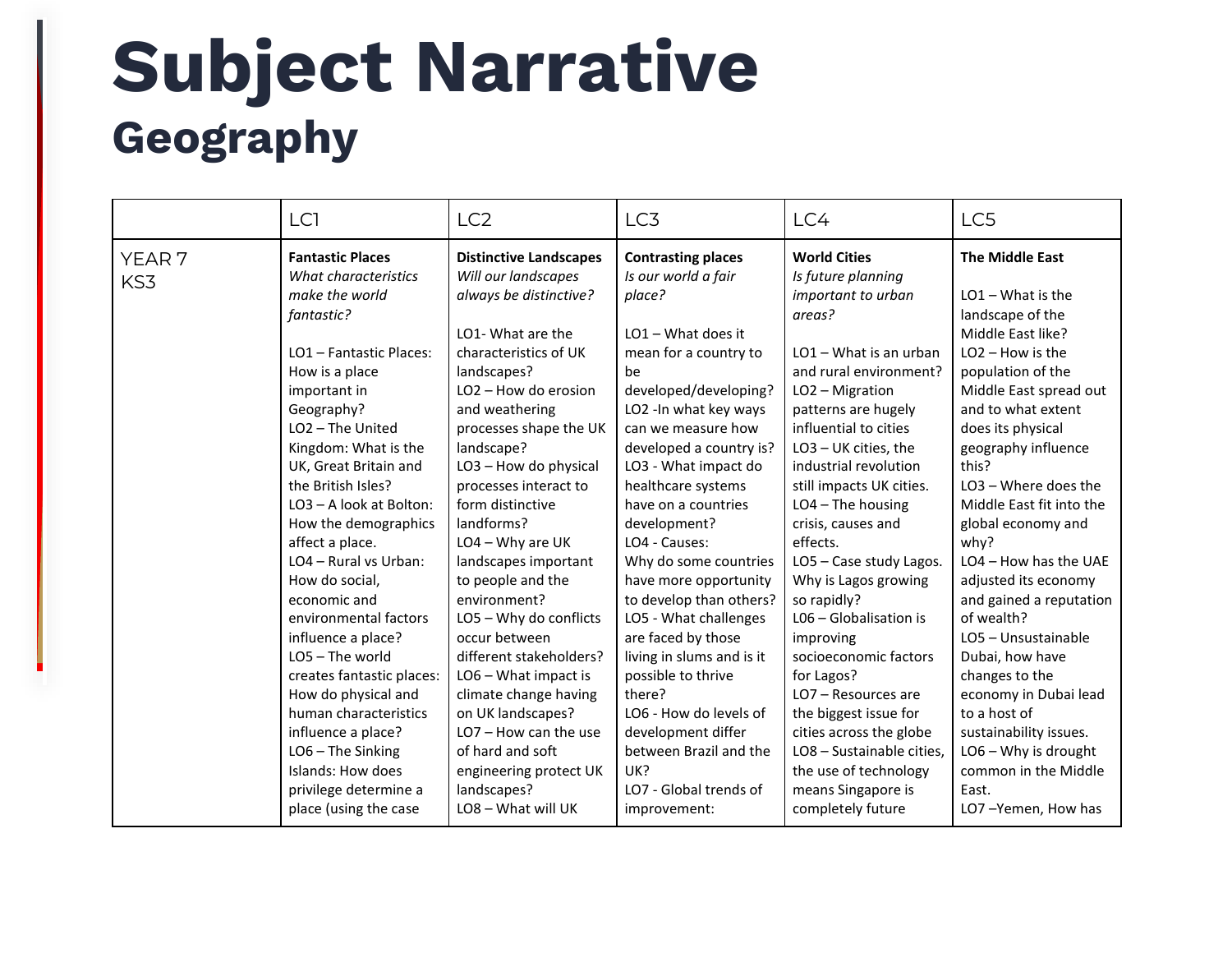|               | study Tuvalu)?                                                                                                                                                                                                                                                                                                                                                                                                                                                                                                                                                                               | landscapes look like in<br>the future?                                                                                                                                                                                                                                                                                                                                                                                                                                 | Is the world getting<br>better and what<br>evidence do we have to<br>show this?                                                                                                                                                                                                                                                                                                                                                                                                                                                                                                 | proofed.                                                                                                                                                                                                                                                                                                                                                                                                                                                                   | drought and conflict<br>resulted in a<br>humanitarian crisis.<br>LO9 - Where does the<br>Middle East fit into the<br>global economy and<br>why?                                                                                                                                                                                                                                                                                                                                                                         |
|---------------|----------------------------------------------------------------------------------------------------------------------------------------------------------------------------------------------------------------------------------------------------------------------------------------------------------------------------------------------------------------------------------------------------------------------------------------------------------------------------------------------------------------------------------------------------------------------------------------------|------------------------------------------------------------------------------------------------------------------------------------------------------------------------------------------------------------------------------------------------------------------------------------------------------------------------------------------------------------------------------------------------------------------------------------------------------------------------|---------------------------------------------------------------------------------------------------------------------------------------------------------------------------------------------------------------------------------------------------------------------------------------------------------------------------------------------------------------------------------------------------------------------------------------------------------------------------------------------------------------------------------------------------------------------------------|----------------------------------------------------------------------------------------------------------------------------------------------------------------------------------------------------------------------------------------------------------------------------------------------------------------------------------------------------------------------------------------------------------------------------------------------------------------------------|-------------------------------------------------------------------------------------------------------------------------------------------------------------------------------------------------------------------------------------------------------------------------------------------------------------------------------------------------------------------------------------------------------------------------------------------------------------------------------------------------------------------------|
| YEAR 8<br>KS3 | <b>Shrinking Planet</b><br>Are we becoming an<br>interdependent global<br>community?<br>$LO1 - What$ is<br>globalisation: How is<br>our world<br>interconnected through<br>trade and culture?<br>$LO2$ – Causes and<br>impacts of<br>globalisation: What is<br>homogeneity in our<br>society?<br>LO3 - Consumerism<br>and Westernised<br>Culture: How have both<br>these processes<br>influenced countries on<br>a global level?<br>LO4 - Sweatshops: How<br>do sweatshops enable<br>our global economy to<br>function?<br>$LO5 - China as a$<br>superpower: How does<br>China have a global | <b>Weather and Climate</b><br>Why does weather and<br>climate vary and how<br>does it affect us?<br>$LO1 - Weather$ vs<br>Climate<br>$LO2 - How do$<br>meteorologists<br>measure weather?<br>LO3 - What are clouds<br>and why does it rain?<br>LO4 - What are air<br>pressures, anticyclones<br>and depressions?<br>LO5 - How do I conduct<br>a weather enquiry?<br>$LO6 - What is the$<br>climate of the UK?<br>$LO7 - How does$<br>extreme weather<br>impact the UK? | <b>Tectonics</b><br>Are plate tectonics the<br>most important part of<br>physical geography on<br>this Earth?<br>$LO1 -$ Structure of the<br>Earth<br>LO2 - What occurs at<br>various plate<br>boundaries and what<br>causes them to move.<br>LO3 - Where do<br>earthquakes and<br>volcanoes occur and is<br>there any exception to<br>the pattern?<br>LO4 - Types of volcano<br>$LO5 - What is an$<br>earthquake and how is<br>it managed?<br>$LO6 - Managing$<br>disasters.<br>LO7- Volcano case<br>study (E16)<br>LO8 - How does the<br>development of a<br>country impact a | <b>Russia</b><br>Is Russia a world<br>superpower?<br>LO1-What are the key<br>characteristics of<br>Russia?<br>LO2 - Russia's Climate<br>LO3 - What energies do<br>Russia rely on, is it<br>reliable?<br>LO4 - How does Russia<br>dominate its region?<br>LO5 - How is the<br>Russian economy<br>structured?<br>LO6 - Political stability<br>is important for<br>economic development<br>LO7 - Russia<br>encroachment into<br>Arctic territories is<br>concerning globally. | Africa<br>Is Africa a poor<br>continent?<br>$LO1 - What$<br>misconceptions do<br>people have about<br>Africa?<br>LO <sub>2</sub> - What factors<br>have influenced Africa<br>over time.<br>LO3 - How is Africa<br>shaped by its physical<br>landscape?<br>LO4 - How does climate<br>influence Africa's<br>landscape?<br>LO5 - What are the<br>challenges and<br>opportunities for cities?<br>$LO6 - Why$ does<br>education vary across<br>Africa?<br>$LO7 - Health$<br>Inequalities<br>LO8 - China's African<br>Safari. |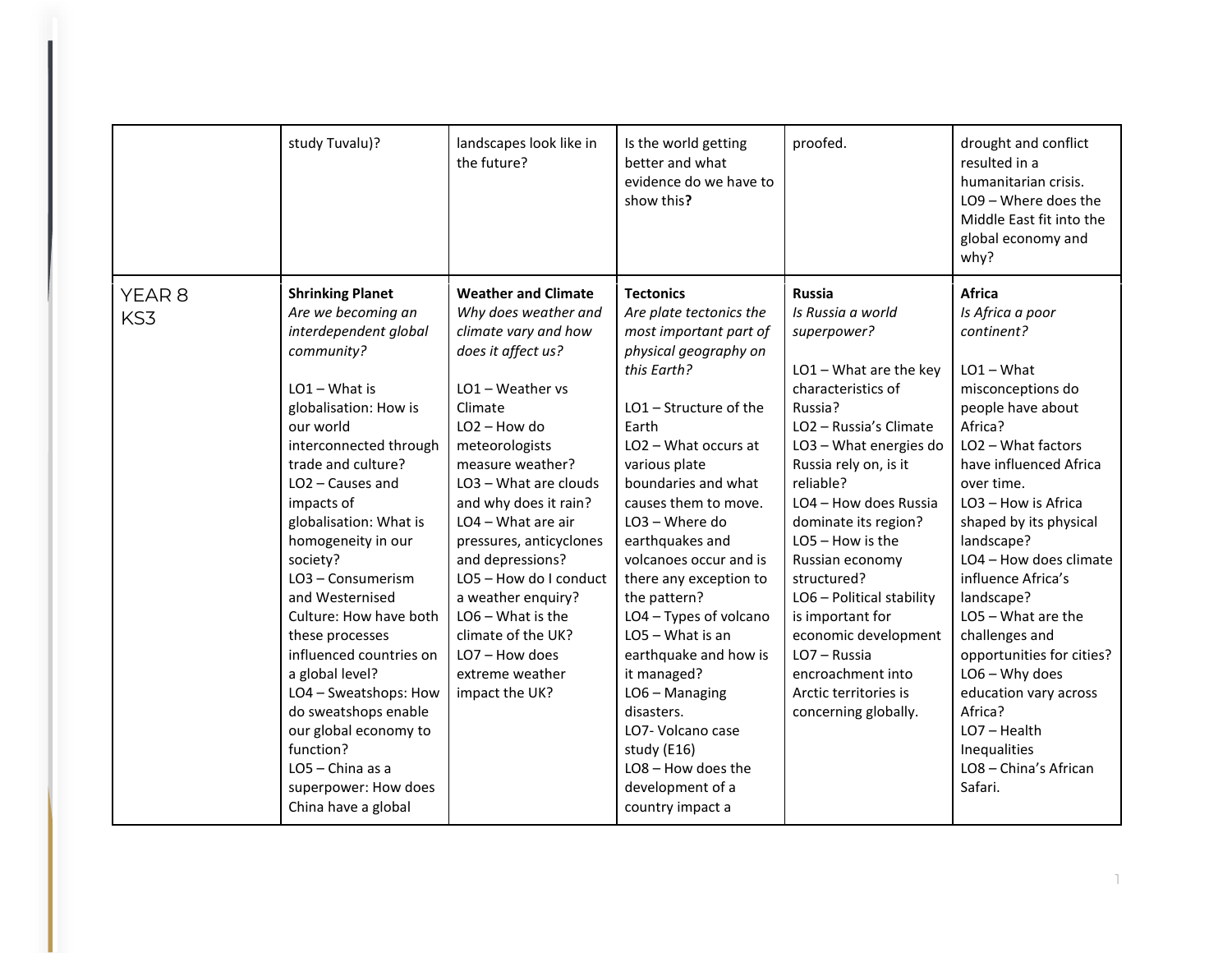|                               | influence?<br>LO6 - The future of<br>global culture: How do<br>different cultures<br>create a global society?                                                                                                                                               |                                                                                                                                                                                                                                                                                                                                                                                                                                                                                                                           | countries response to a<br>disaster?                                                                                                                                                                                                                                                                                                      |                                                                                                                                                                                                                                                                                                                                                                                                                                                          |                                                                                                                                                                                                                                                                                                                                                                                                                   |
|-------------------------------|-------------------------------------------------------------------------------------------------------------------------------------------------------------------------------------------------------------------------------------------------------------|---------------------------------------------------------------------------------------------------------------------------------------------------------------------------------------------------------------------------------------------------------------------------------------------------------------------------------------------------------------------------------------------------------------------------------------------------------------------------------------------------------------------------|-------------------------------------------------------------------------------------------------------------------------------------------------------------------------------------------------------------------------------------------------------------------------------------------------------------------------------------------|----------------------------------------------------------------------------------------------------------------------------------------------------------------------------------------------------------------------------------------------------------------------------------------------------------------------------------------------------------------------------------------------------------------------------------------------------------|-------------------------------------------------------------------------------------------------------------------------------------------------------------------------------------------------------------------------------------------------------------------------------------------------------------------------------------------------------------------------------------------------------------------|
| YEAR 9 - Minor<br>KS3         | <b>Climate Change</b><br>Is Climate Change<br>Purely Anthropogenic?<br>A focus on what exactly<br>is climate change,<br>alongside how it is both<br>natural and man-made.<br>A debate focused on<br>the synoptic question<br>as part of assessment<br>week. | <b>World of Extreme's</b><br><b>Tectonic Hazards and</b><br><b>Weather Hazards</b><br>Natural hazards are the<br>Earth's way of<br>maintaining it's natural<br>equilibrium<br>This topic expands on<br>previous topics from<br>KS3 with students<br>looking into depth<br>about how the Earth<br>naturally regulates its<br>internal and external<br>factors through natural<br>systems, but also<br>human's influence on<br>these too.<br>A debate focused on<br>the synoptic question<br>as part of assessment<br>week. | Globalisation<br>TNC's impact all<br>countries positively<br>How trade and<br>businesses interact<br>globally. A look into<br>Transnational<br>Corporations impact<br>globally and also the<br>UK's economic status<br>and global position on<br>trade.<br>A debate focused on<br>the synoptic question<br>as part of assessment<br>week. | <b>Sustainable Cities</b><br>Sustainability within<br>our cities is achievable<br>within our lifetimes<br>An overview of what<br>sustainability looks like,<br>how technology can aid<br>and improve our ability<br>to become more<br>sustainable. How we<br>are dealing with<br>increased urbanisation,<br>to ensure it does not<br>impact our natural<br>ecosystems.<br>A debate focused on<br>the synoptic question<br>as part of assessment<br>week. | <b>Water Security</b><br>Water will be the next<br>high value commodity<br>in our future world<br>An overview of how<br>important water is<br>globally, water security<br>and insecurity, plus, a<br>look into how it's being<br>used industrially and<br>agriculturally today,<br>what impacts that may<br>have on the future.<br>A debate focused on<br>the synoptic question<br>as part of assessment<br>week. |
| YEAR 9 - Major<br><b>GCSE</b> | <b>Changing Economic</b><br>World                                                                                                                                                                                                                           | <b>Natural Hazards</b>                                                                                                                                                                                                                                                                                                                                                                                                                                                                                                    | <b>Urban World - Rio</b>                                                                                                                                                                                                                                                                                                                  | <b>Ecosystems + Tropical</b><br><b>Rainforests</b>                                                                                                                                                                                                                                                                                                                                                                                                       | <b>Rivers + Fieldwork</b>                                                                                                                                                                                                                                                                                                                                                                                         |
|                               | LO1 - What is<br>development: How are                                                                                                                                                                                                                       | LO1 - Distribution of<br>Hazards<br>LO2 - Plate Margins                                                                                                                                                                                                                                                                                                                                                                                                                                                                   | LO1 - The Growth of<br>Cities<br>LO2 - Introducing Rio                                                                                                                                                                                                                                                                                    | LO1 - Global<br>Ecosystems                                                                                                                                                                                                                                                                                                                                                                                                                               | <b>Rivers Structure TBC:</b><br>Stages of a<br>river channel                                                                                                                                                                                                                                                                                                                                                      |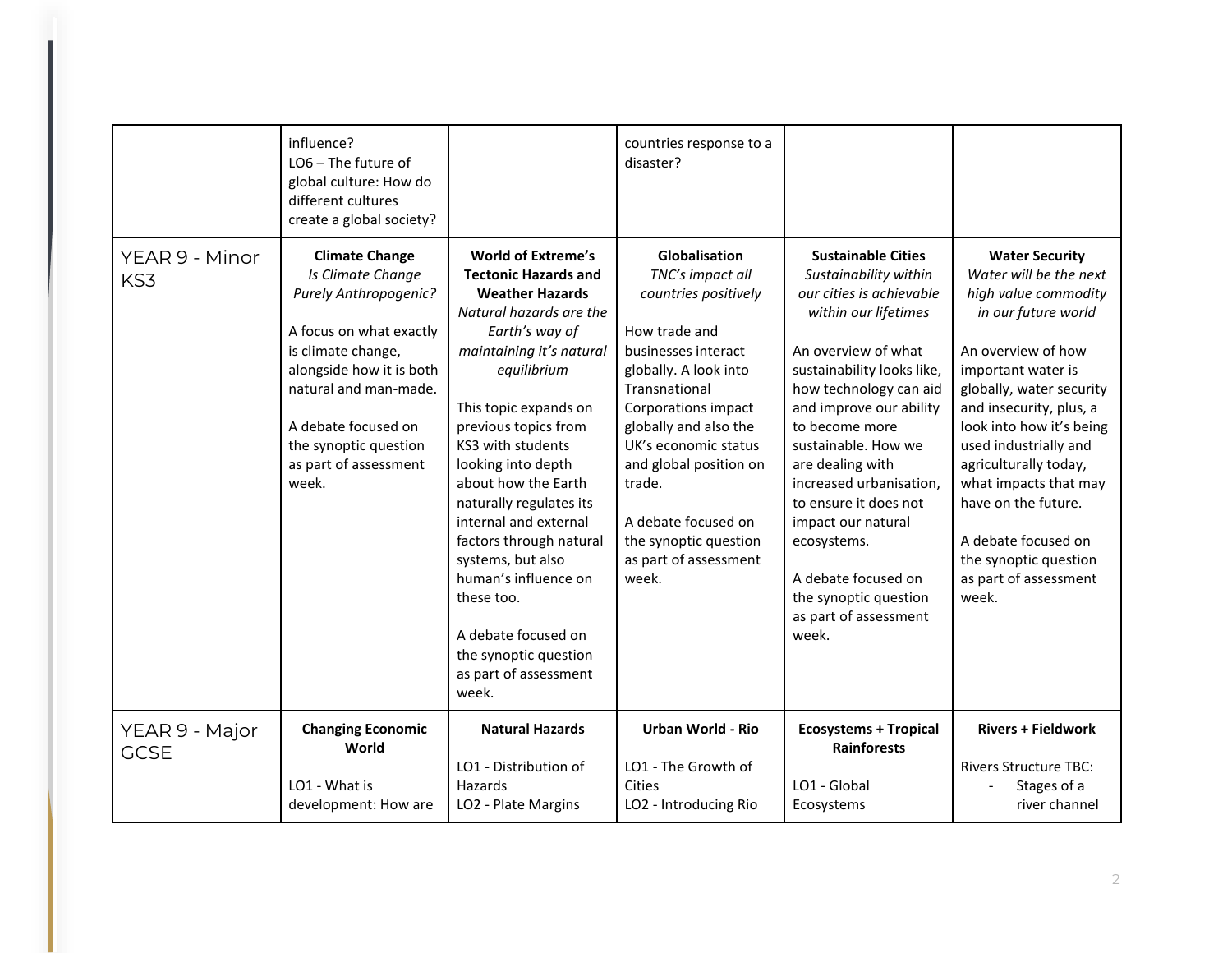| countries classified for<br>development.<br>LO2 - The Demographic<br><b>Transition Model:</b><br>Understanding how<br>population changes link<br>to development.<br>LO3 - Factors<br>Influencing<br>Development: How do<br>different factors impact<br>the development of a<br>country.<br>LO4 - Consequences of<br>Uneven Development:<br>Why do LIC's and NEE's<br>have a higher inequality<br>in development?<br>LO5 - Industrial<br>Development: Why is<br>this style of<br>development important<br>for LIC's and NEE's?<br>LO6 - Aid, Fair Trade<br>and Development: Can<br>external support aid in<br>development?<br>LO7 - Borrowing and<br>Debt Relief: Why are so<br>many countries | LO3 - Comparing<br><b>Earthquake Effects</b><br>LO4 - Comparing<br>Earthquake Responses<br>LO5 - Living in<br>Hazardous Zones<br>LO6 - Risk Management | LO3 - Socioeconomic<br>Challenges<br>LO4 - Environmental<br>Challenges<br>LO5 - Rio's Favelas<br>LO6 - Improving Rio's<br>Favelas | LO2 - Small Scale<br>Ecosystems<br>LO3 - Ecosystem<br>Changes<br>LO4 - Tropical<br>Rainforest<br>Characteristics<br>LO5 - Tropical<br><b>Rainforest Adaptations</b><br>LO6 - Causes of<br>Deforestation<br>LO7 - Impacts of<br>Deforestation<br>LO8 - Tropical<br>Rainforest<br>Management | Erosion,<br>transportation<br>and deposition<br>River features<br>in upper,<br>middle and<br>lower courses<br>River<br>management<br>strategies<br>Focus on<br>fieldwork area<br>and day trip to<br>a river<br>Data analysis<br>and drawing<br>conclusions<br>from fieldwork |
|-----------------------------------------------------------------------------------------------------------------------------------------------------------------------------------------------------------------------------------------------------------------------------------------------------------------------------------------------------------------------------------------------------------------------------------------------------------------------------------------------------------------------------------------------------------------------------------------------------------------------------------------------------------------------------------------------|--------------------------------------------------------------------------------------------------------------------------------------------------------|-----------------------------------------------------------------------------------------------------------------------------------|--------------------------------------------------------------------------------------------------------------------------------------------------------------------------------------------------------------------------------------------------------------------------------------------|------------------------------------------------------------------------------------------------------------------------------------------------------------------------------------------------------------------------------------------------------------------------------|
| suffering from debt<br>crisis?<br>LO8 - Tourism In<br>Tunisia: Can tourism be<br>a sustainable<br>development strategy?                                                                                                                                                                                                                                                                                                                                                                                                                                                                                                                                                                       |                                                                                                                                                        |                                                                                                                                   |                                                                                                                                                                                                                                                                                            |                                                                                                                                                                                                                                                                              |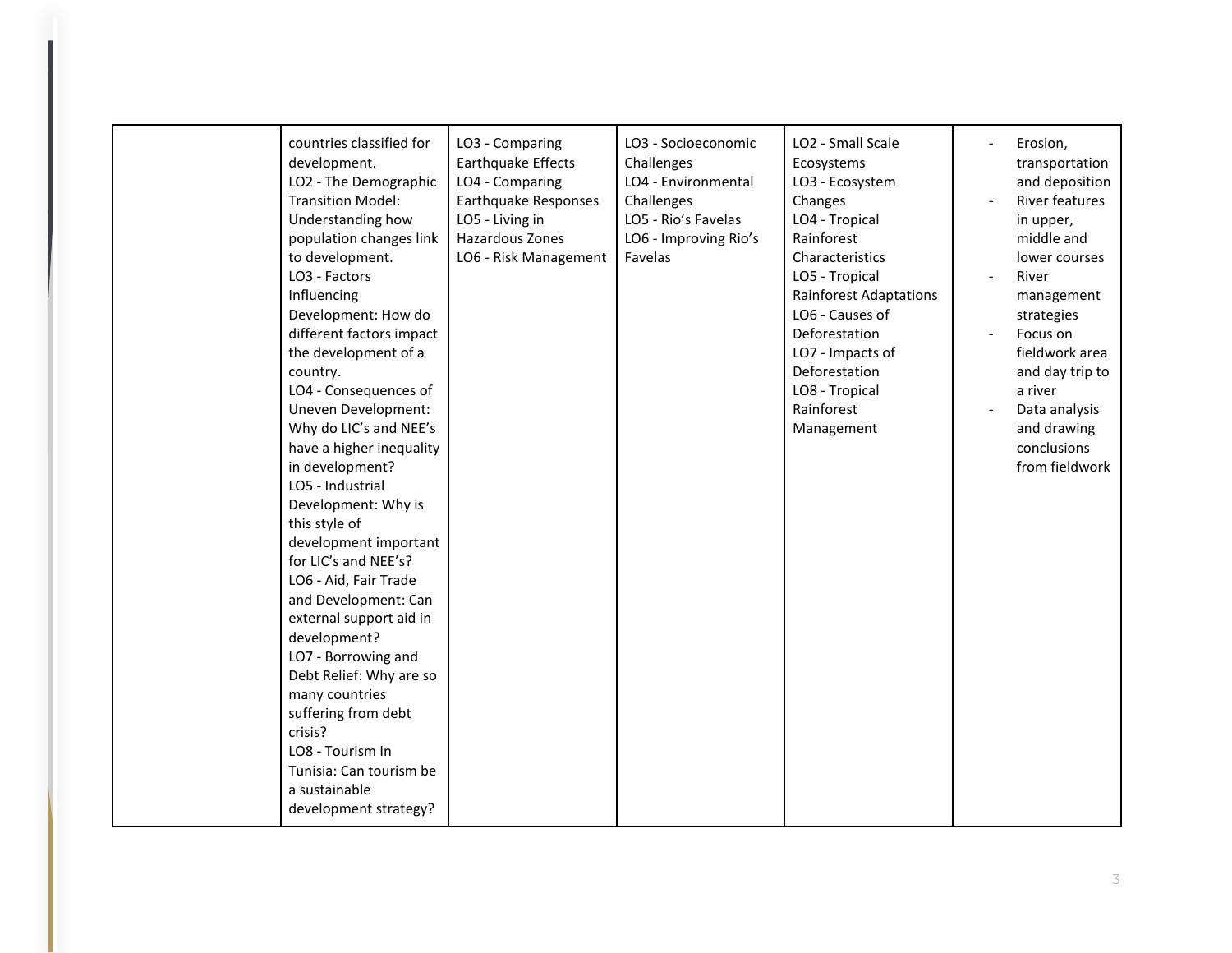| YEAR 10<br><b>GCSE</b>            | <b>Weather Hazards</b><br>LO1 - Global<br><b>Atmospheric Circulation</b><br>Model:<br>LO2 - Tropical Storm<br>Formation:<br>LO3 - Structure and<br><b>Features of Tropical</b><br>Storms:<br>LO4 - Typhoon Haiyan -<br>A Case Study:<br>LO5 - Reducing the<br><b>Effects of Tropical</b><br>Storms:<br>LO6 - weather Hazards<br>in the UK:<br>LO7: St Asaph Floods | <b>Changing Economic</b><br>World - Nigeria<br><b>Exploration of Nigeria</b><br>as an NEE, it's industrial<br>structure, impacts of<br>TNC's, international aid<br>agreements, it's quality<br>of life and it's<br>management of<br>environmental issues. | <b>Climate Change + Cold</b><br><b>Environments</b><br>LO1 - Evidence of<br>Climate change:<br>LO2 - Causes of Climate<br>Change:<br>LO3 - Managing Climate<br>Change:<br>LO4 - Characteristics of<br><b>Cold Environments:</b><br>LO5 - Cold<br><b>Environments Under</b><br>Threat:<br>LO6 - Managing Cold<br>Environments:<br>LO7 - Opportunities and<br>Challenges of<br>Development in<br>Svalbard: | Glaciation<br>LO1 - What is a Glacial<br>Environment:<br>LO2 - Glacial Processes:<br>LO3 - Erosional<br>Landforms:<br>LO4 - Depositional<br>Landforms:<br>LO5 - Economic<br>Opportunities is<br><b>Glaciated Regions;</b><br>LO6 - Conflict in<br><b>Glaciated Areas:</b><br>LO7 - Managing<br>Tourism in Glaciated<br>Regions: | Urban Issues (UK) +<br><b>Fieldwork</b><br>LO1 - UK Industrial<br>Structure:<br>LO2 - Post-Industrial<br>Economy:<br>LO3 - The North South<br>Divide:<br>LO4 - Rural change:<br>LO5 - Ports and<br>airports:<br>LO6 - Sustainable<br>Industries:<br>LO7 - The UK's Global<br>Place:<br>Fieldwork:<br>Focus on<br>fieldwork area<br>and day trip to<br>Manchester<br>Data analysis<br>and drawing<br>conclusions<br>from fieldwork |
|-----------------------------------|--------------------------------------------------------------------------------------------------------------------------------------------------------------------------------------------------------------------------------------------------------------------------------------------------------------------------------------------------------------------|-----------------------------------------------------------------------------------------------------------------------------------------------------------------------------------------------------------------------------------------------------------|----------------------------------------------------------------------------------------------------------------------------------------------------------------------------------------------------------------------------------------------------------------------------------------------------------------------------------------------------------------------------------------------------------|---------------------------------------------------------------------------------------------------------------------------------------------------------------------------------------------------------------------------------------------------------------------------------------------------------------------------------|-----------------------------------------------------------------------------------------------------------------------------------------------------------------------------------------------------------------------------------------------------------------------------------------------------------------------------------------------------------------------------------------------------------------------------------|
| YEAR <sub>11</sub><br><b>GCSE</b> | <b>Natural Resources</b><br><b>Energy</b><br><b>Focus on Natural</b><br>Resources overview for<br>two lessons, then<br>energy management<br>with an in depth look                                                                                                                                                                                                  | <b>Physical Geography</b><br><b>Paper 1 Revision</b><br>Paper 1 revision and<br>explanation of paper in<br>depth:<br>Section A<br>Tectonic<br>$\blacksquare$                                                                                              | <b>Human Geography</b><br><b>Paper 2 Revision</b><br>Paper 2 revision and<br>explanation of paper in<br>depth:<br>Section A<br>Urban Issues<br>$\blacksquare$                                                                                                                                                                                                                                            | <b>Pre-Release Booklet</b><br>and Fieldwork Revision<br>Pre-Release booklet<br>given by AQA Exam<br>Board. Time to go<br>through and plan ideas,<br>research key points and                                                                                                                                                     |                                                                                                                                                                                                                                                                                                                                                                                                                                   |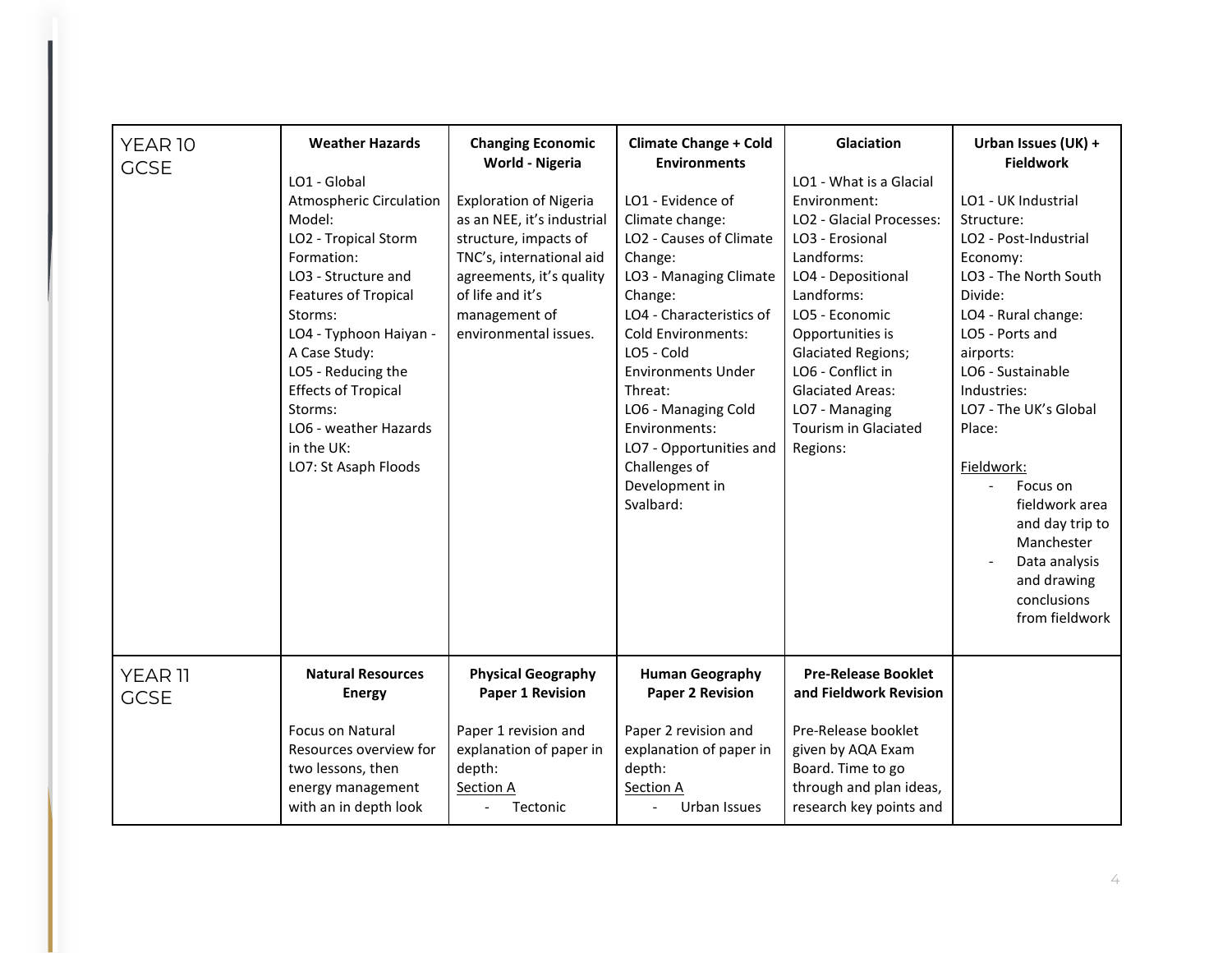| into supply and<br>demand, energy<br>insecurity and<br>renewable futures. | Hazards<br>Weather<br>$\overline{\phantom{a}}$<br>Hazards<br>Climate<br>$\overline{\phantom{a}}$<br>Change<br>Section B<br>Ecosystems<br>Tropical<br>Rainforests<br>Cold<br>Environments<br>Section C<br>Rivers<br>Glaciers | and Challenges<br>Rio de Janeiro<br>$\overline{\phantom{a}}$<br>Change in the<br>$\overline{\phantom{a}}$<br>UK<br>Urban<br>Sustainability<br>Section B<br>The<br>$\overline{a}$<br>Development<br>Gap<br>Nigeria (NEE)<br>$\overline{\phantom{a}}$<br>Changing UK<br>$\overline{\phantom{a}}$<br>Economy<br>Section C<br>Resource<br>$\overline{\phantom{a}}$<br>Management<br>OVerview<br>(Food, Water<br>and Energy)<br>Energy<br>$\overline{\phantom{a}}$<br>Management | revise through previous<br>years fieldwork. |  |
|---------------------------------------------------------------------------|-----------------------------------------------------------------------------------------------------------------------------------------------------------------------------------------------------------------------------|-----------------------------------------------------------------------------------------------------------------------------------------------------------------------------------------------------------------------------------------------------------------------------------------------------------------------------------------------------------------------------------------------------------------------------------------------------------------------------|---------------------------------------------|--|
|                                                                           |                                                                                                                                                                                                                             |                                                                                                                                                                                                                                                                                                                                                                                                                                                                             |                                             |  |

**Homeworks based on prior knowledge:** Knowledge Organisers released with Topic Led Keywords **Quizzes to keep topics in working memory:** Each lesson questions from the previous lesson, previous **week and previous learning cycle to build on knowledge recall techniques.**